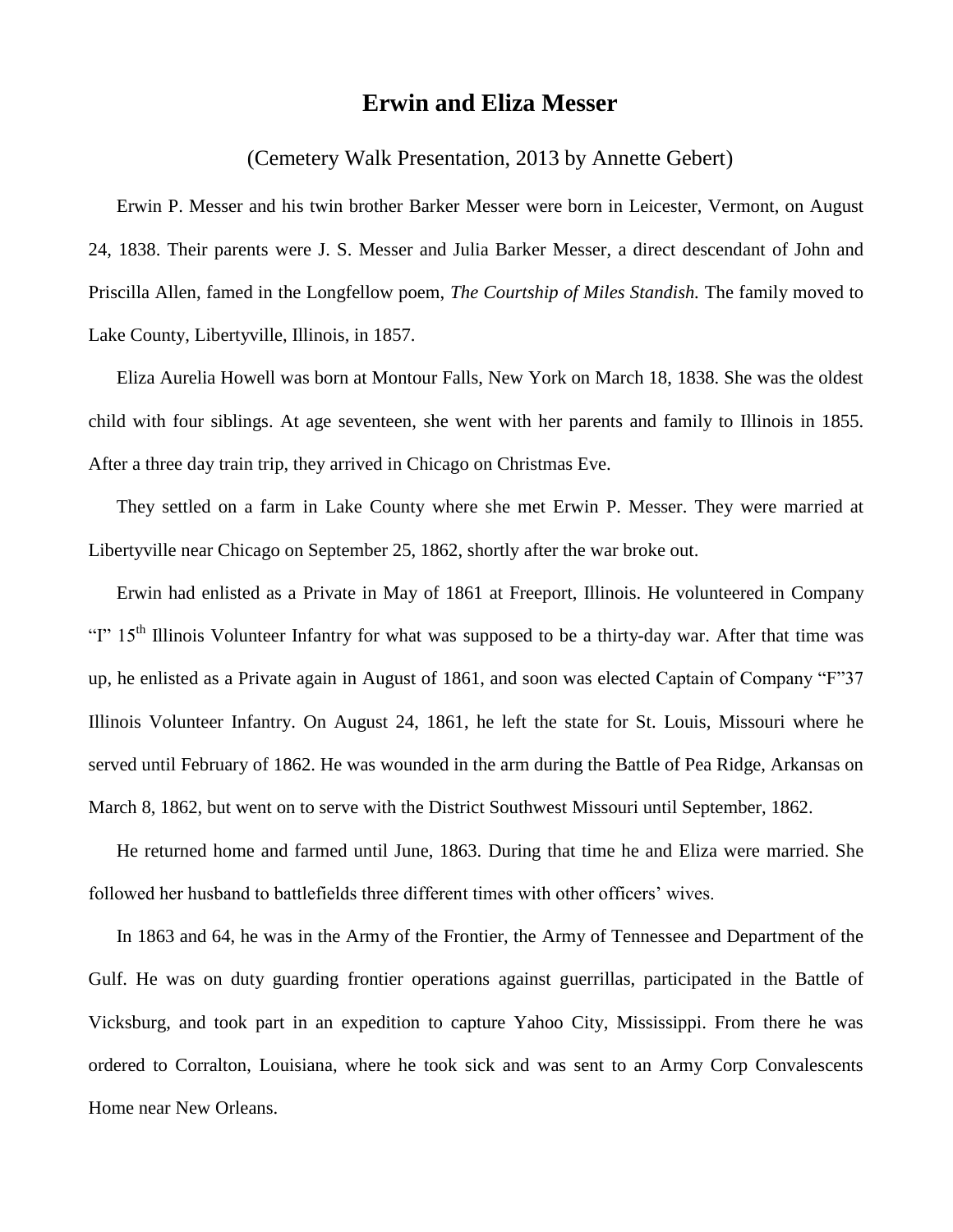There he was in command of 200 wounded soldiers. In March and April of 1864, he participated in constructing a bridge across a bayou for General Banks forces. He resigned in June of 1864, and was granted an honorable discharge.

He again entered the service in February of 1865 and was elected Captain for Company H, later to be commissioned as Lt. Colonel. During the last part of his service, he was stationed in Nashville, Chattanooga and Cumberland. He was assigned to Railroad Guard duty and was President of Court Martial. He was mustered out on his wedding anniversary on September 25, 1865.

After the war Erwin and Eliza returned to Libertyville, IL. He served as a civil servant in Chicago and started to raise a family. Ida L. was born on September 11, 1867. She got her early education in the public schools and went to college in Chicago. Jay S. was born on 1870. The family left Libertyville area in April 1887 to come to Iowa.

They settled in Sutherland where Erwin helped his brother manage a hardware store. In August of that same year they moved to Hartley where Erwin opened his own hardware store, prospered and was very active in the community. He served as Hartley's first mayor from 1888 to 1889, and was on a panel of five community leaders that decided to have an election for the incorporation of Hartley, on May 23, 1888. He was also on the council that deeded the property of the Hartley Cemetery from Hartley Township to the town of Hartley in 1896

Ida taught school before she married J. T. Conn, a lawyer from Hartley, in 1894. They had two children, Helen and Max. Like her brother Jay, Ida had diabetes. She came down with pneumonia in 1915, and passed away at age 48.

Jay S. Messer married Mae Vale, from Chicago, in 1896.They had four daughters. Jay continued the hardware business after his fathers' death. After several years in hardware, Jay sold Buick and Jackson automobiles. He and a friend started the Hartley Fire Department. Jay left Hartley to start a business in Greeley, Colorado.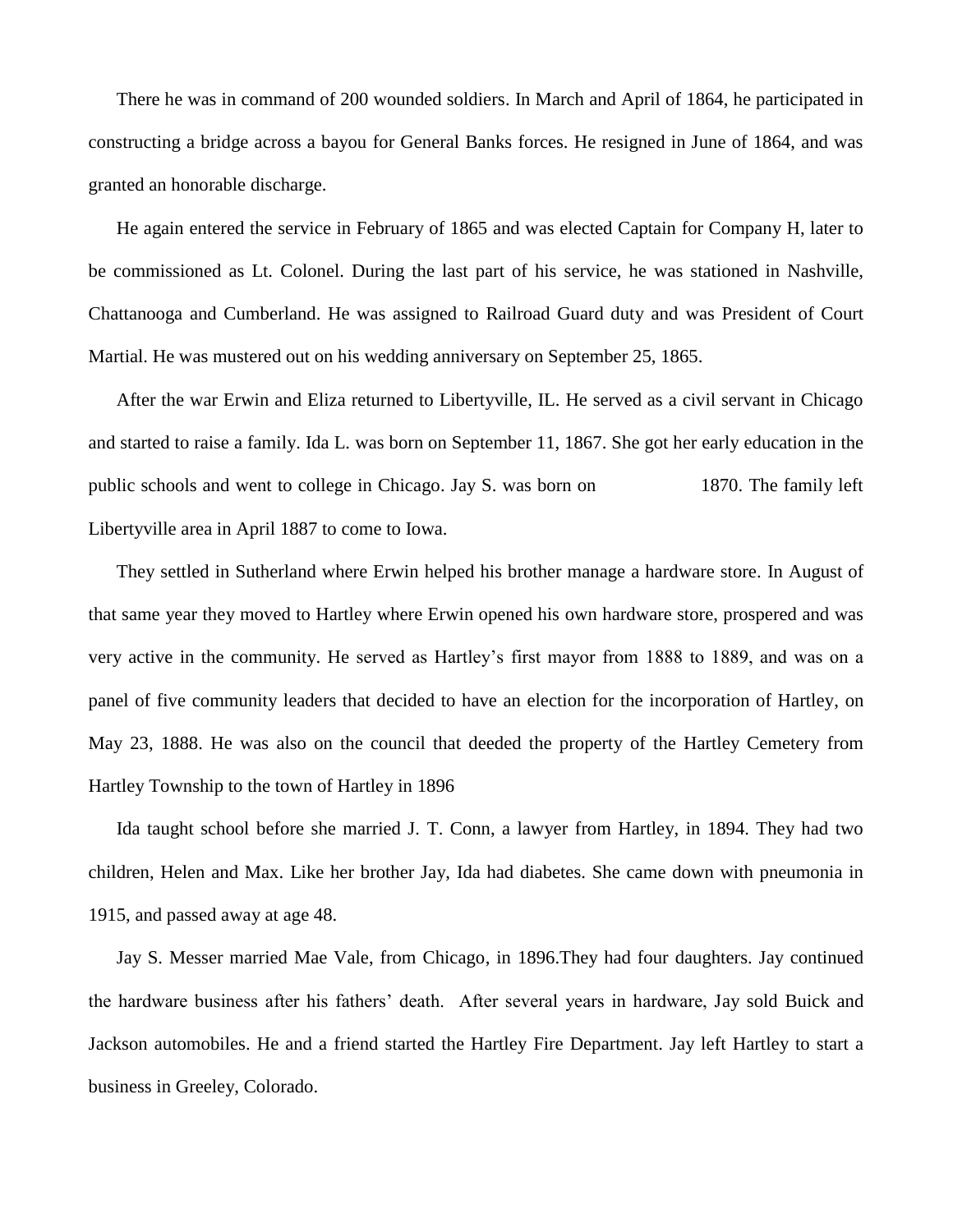Erwin served as a state representative for a time. He was also active in the Grand Army of the Republic. He and Eliza traveled to conventions all over the United States. In August 1903, they attended the GAR convention in San Francisco. They also visited Los Angeles and other points of interest. Erwin was the Inspector General of GAR on staff of General John T. Black.

In September 1909, Erwin and Eliza traveled to Greeley, Colorado where they purchased 200 acres of land at \$100 an acre. The choice piece of irrigated land could be planted to potatoes or sugar beets.

Colonel Messer passed away of a stroke on November 21, 1916 at age 78. The chapel would not have been completed at that time, and his funeral was held at his home.

After her husband death, in 1916, Eliza went to Chicago to stay with relatives and friends for a while, but came back to Hartley a short time later. In January 1929, she went to live with her son and his wife in Greeley, Colorado. After Jay's death in 1932, she continued to live with her daughter-inlaw, Mae.

During her lifetime, she attended both World Fairs in Chicago. Our country went through a Civil War, Spanish American War, World War and many bloody Indian conflicts. Railroads tied the country together; gold was discovered in California, Colorado, and the Klondike. Inventions such as the telephone, airplane, radio, electric lights, and automobiles were put into use.

Buying her first high heels was an important event in her life. She was seventeen when the cobblers started putting little heels on the high-topped, laced shoes. Buttons came next in the shoe business, fastening the tan and white clothier tops to the shoes.

The *Hartley Sentinel* dated April1, 1937 gave this account of an interview with Eliza, regarding her experiences during the Civil War:

*Mrs. Messer saw first-hand the struggles and hardships of the soldiers at the front. She recalls the sights of wounded soldiers brought in to the hospitals and the weary men falling along the way of the march with their feet blistered and bleeding. She and two other officers' wives took lodging in nearby boarding houses while her husbands' troops were encamped and moved with them as they advanced*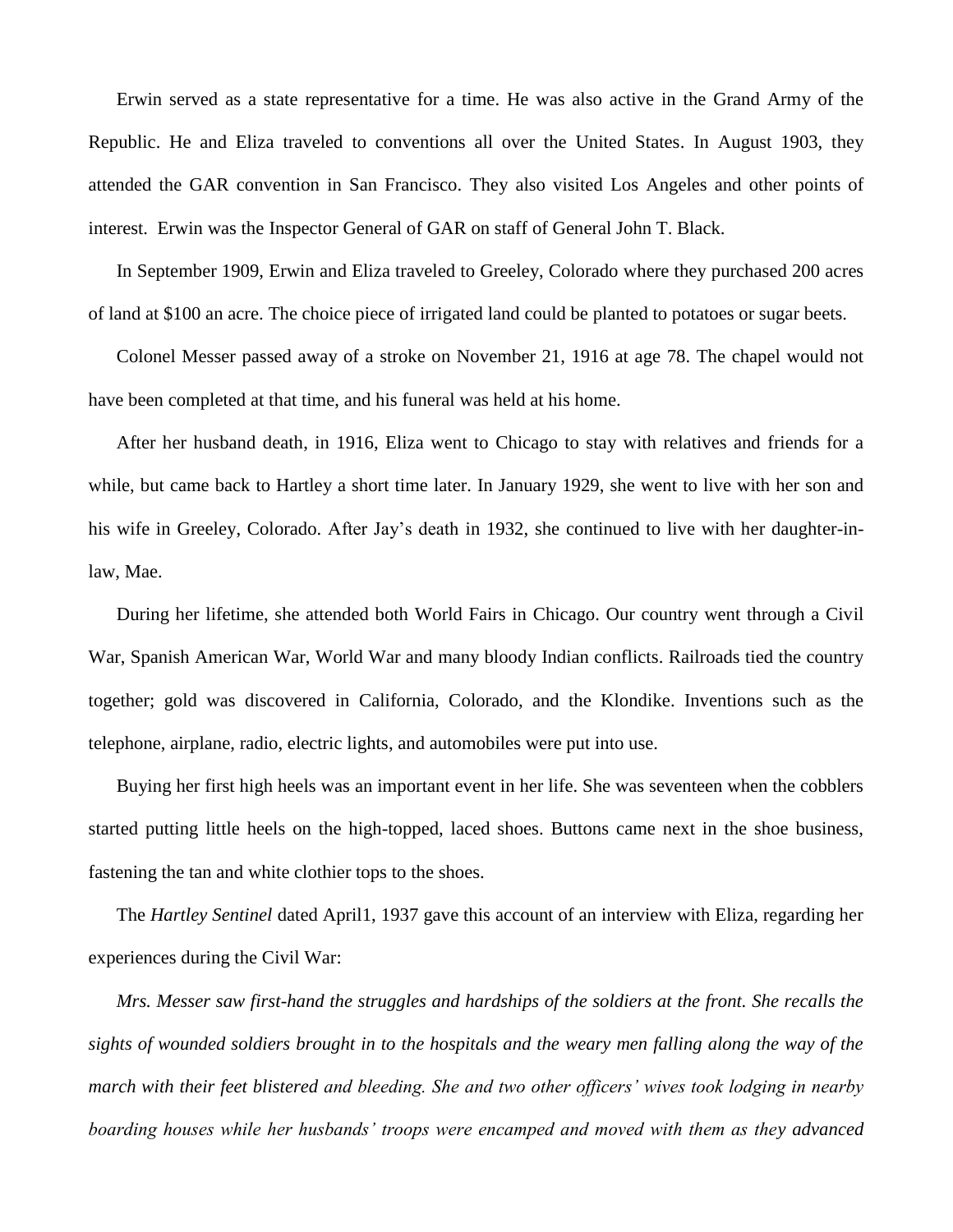*farther to the south and east. Mule drawn ambulances usually carried the women, but on one occasion when the regiment started the swing eastward from Springfield, Missouri, Eliza rode horseback. She traveled thirty miles in one day. Sometimes she traveled on foot through six inches of dust. The tents they stayed in would sometimes blow over.*

*On another occasion, while the soldiers were moving from Chattanooga to Cleveland, Ohio, the women slept in a corn field on hay thrown down for them by the soldiers.*

*One woman, who passed as a friendly landlady and took the women in, was arrested a few days later as a Rebel spy. Mrs. Messer can still remember the names of friendly old Negro servants who helped her during these difficult days. She was with her husband and his company in Dalton, Georgia when Gen. Lee surrendered.*

*When asked if there was rejoicing and celebration when the news reached the camp, she replied, "You must remember we were in the South. Of course, we're sure glad that it was finally over-as were the Southerners-but for demonstrations—there were none. The South was heartbroken, but we were all glad to be friendly. I remember those days of peace, the Rebel soldiers and Northerners would meet on the street and with a cheery "Hi, Yank" or "Hi, Reb," and then they would borrow a chew of tobacco.*

Eliza regretted being unable to read *Gone with the Wind*, because of her limited eyesight. It told of a time she lived though and loved to talk about, but it was told from the Southern point of view and she may not have liked it as much as she thought she would.

Grandma Messer was active in various clubs in Hartley. In Eastern Star she was the first Worthy Matron of the Golden Sheaf, Chapter OES; and the first president of the World Relief Corps.

On her 100<sup>th</sup> birthday, March 26, 1938, she was quoted as saying, "Doctors tell us the worry shortens the life span, but I was always a great worrier." She remained in good health and was able to do many of her household duties herself almost to the end of her life.

Eliza Aurelia Howell Messer died on November 17, 1938, at 100 years of age. Jay's wife, Mae Vale Messer passed away on June 3, 1960. They are all buried at Pleasant View.